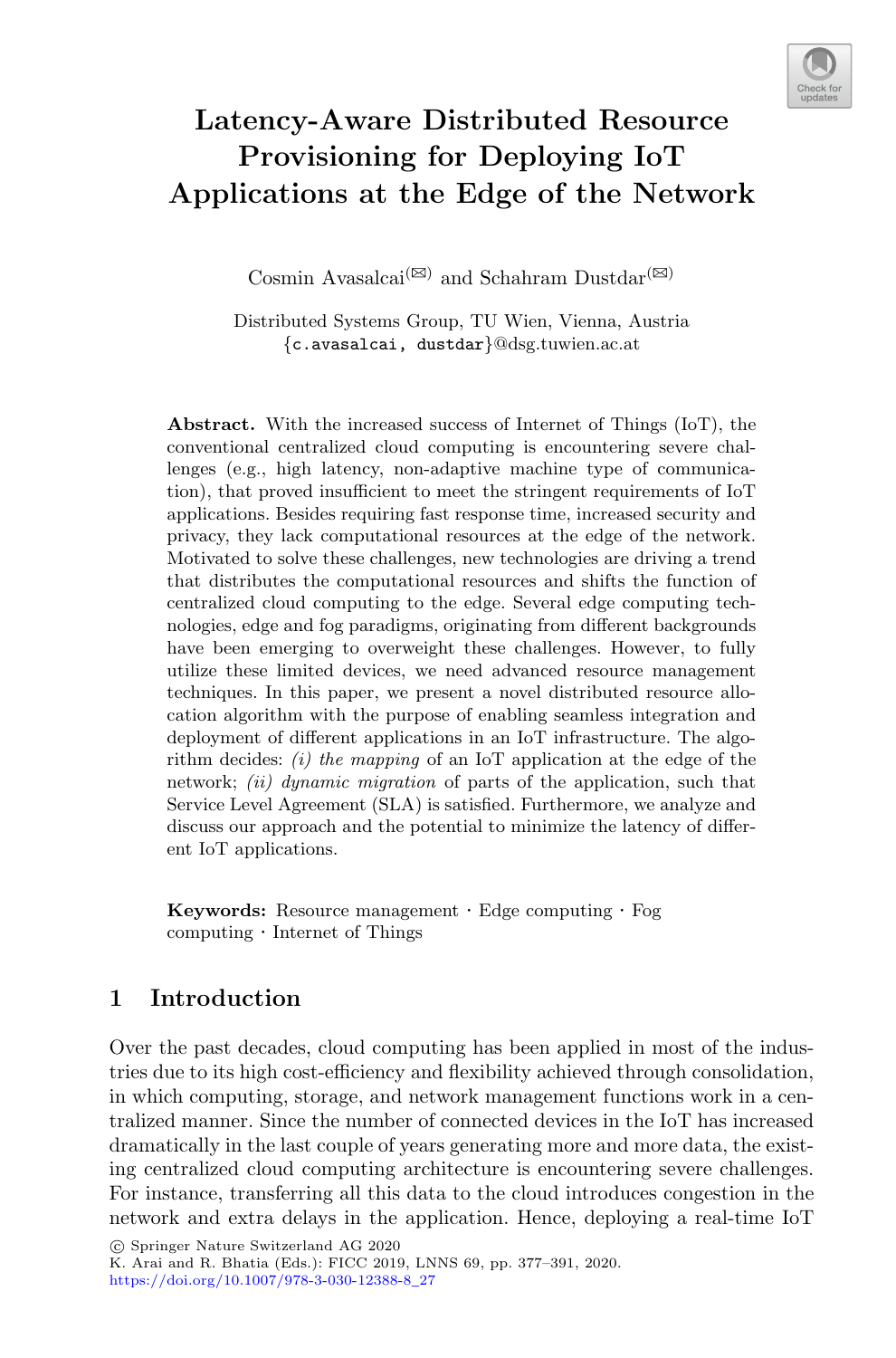application, which requires fast response times and increased security, entirely to the cloud is not an effective strategy anymore. As a result, the need for processing applications closer to the edge of the network has become a necessity  $|3|$ .

Shifting the storage and computational power from the cloud closer to the edge provides a series of benefits, such as smaller end-to-end (e2e) delay, better scalability of the network, enhancing privacy and independence of the cloud [\[14\]](#page-14-1). Applications such as self-driving cars [\[6\]](#page-14-2) and aid for people with disabilities [\[2](#page-13-0)] benefits from having a minimum e2e delay and fast response time. For example, when care services are extended from hospital to private homes with a focus on remote monitoring of people suffering from chronic diseases or old people, in case of emergencies, the faster the response time is, the immediate help can be provided (e.g., the command sent to the sensors should be granted immediately, stabilizing the patient, until a nurse will arrive). Moreover, there are applications where security and privacy have an important role like ambient assisted living [\[5](#page-14-3)]. Finally, since most of the computation is performed at the edge, only a small portion of generated data is sent to the cloud for further processing. This greatly impacts the network overhead and offers correct functionality even when the connection to the cloud is lost.

The underlying premise of new paradigms like fog [\[4\]](#page-14-4) and edge [\[16\]](#page-14-5) computing is to deploy distributed heterogeneous computational resources closer to the IoT sensors. We differentiate the two by the resource capabilities and location. For example, edge devices are placed closer to the source of data and have limited resources (e.g., limited computational power, limited energy). On the other hand, fog devices have more computational resources, being located between edge devices and cloud. However, deploying applications in such diverse IoT infrastructure where mobile devices can come and go without prior notice is impossible, if there is no support of novel resource management techniques.

Since the cloud has almost unlimited but far away resources, the *resource management* comes as a solution to the constraints imposed by the IoT devices. Deploying IoT applications at the edge comes with a set of challenges. The devices in the network are heterogeneous, with limited resources (i.e., limited computational power and energy supply) and are subject to different environments. Moreover, the nodes can be mobile introducing even more uncertainty in the system, since nodes can enter or leave the network without any prior announcement. In edge computing, the diversity found in such networks and resource management play a significant role in assigning and distributing tasks (that are generated by local devices), to the remote cloud (the center of the network) or local servers/devices (the edge of the network). A common approach for resource management in edge computing is to assign tasks to the remote cloud or local servers according to several factors such as energy, bandwidth consumption, having as final scope the minimization of the latency.

In this paper, we introduce a decentralized resource management algorithm with the purpose of deploying IoT applications at the edge of the network such that e2e delay is minimized. The algorithm tackles resource allocation [\[19](#page-14-6)] from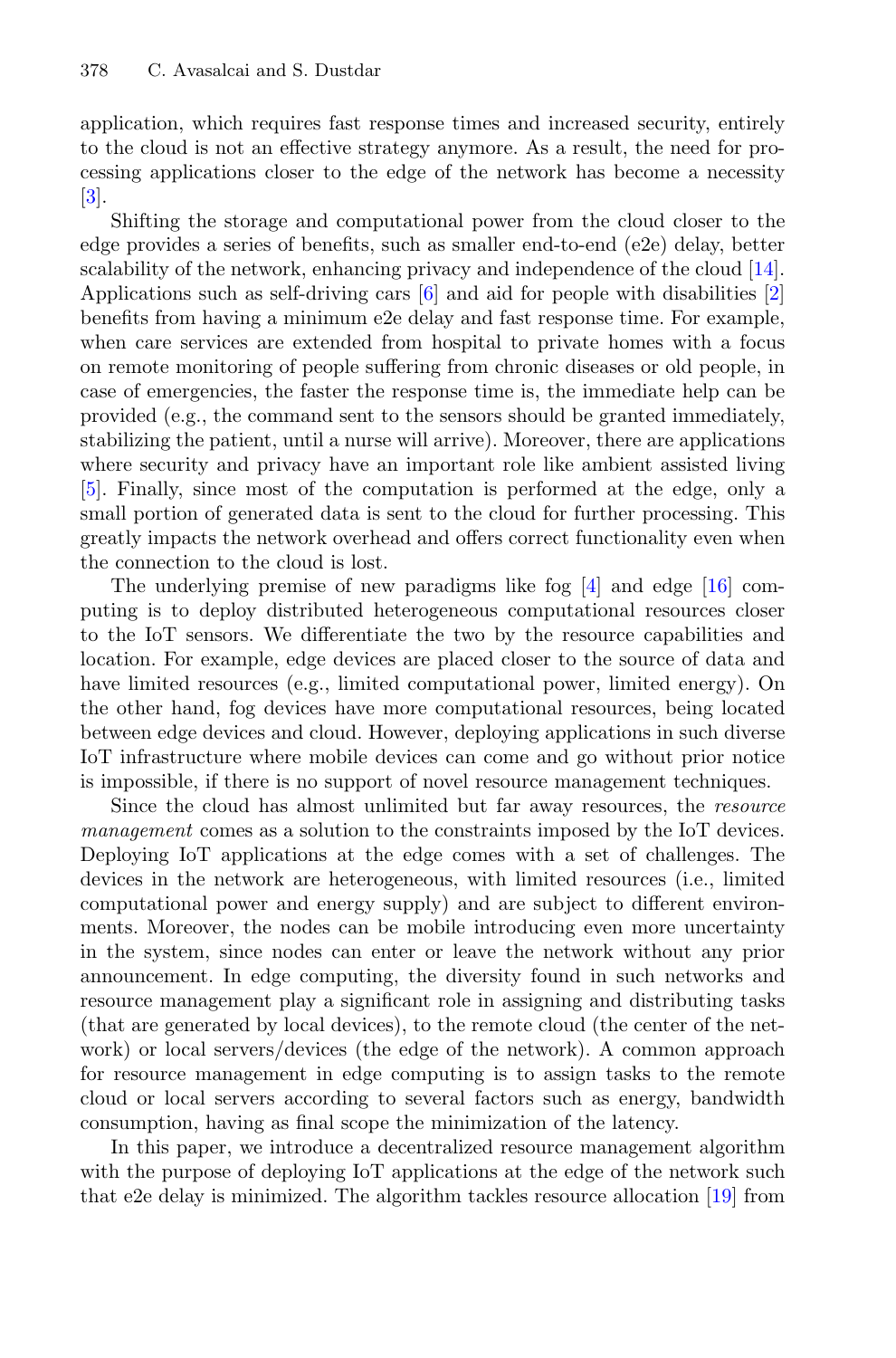two different perspective, where to place an application and when to migrate. This ensures that the system is able to dynamically adapt to the uncertainties of the IoT architecture and provide a better availability of applications deployed at the edge of the network. Furthermore, to aid the algorithm in deciding what tasks to migrate, we propose a task ranking system that offers a classification of the tasks on a node based on some criteria (e.g., battery level, trustiness and communication latency among others). This is important, especially for being able to handle variations in resource demand while assuring a good quality of service (QoS) [\[15](#page-14-7)].

The remainder of the paper is structured as follows: In Sect. [2](#page-2-0) we discuss the related work on resource management techniques. Section [3](#page-3-0) defines the IoT application and architecture considered in this paper. In Sect. [4](#page-4-0) we describe the implementation details of our proposed algorithm. Section [5](#page-11-0) present the challenges of such a framework and discuss the evaluation we intend to make. Finally, Sect. [6](#page-13-1) concludes the paper and provides an outlook on future work.

## <span id="page-2-0"></span>**2 Related Work**

With the advent of new paradigms, like edge and fog computing and the tremendous impact IoT devices is having on people lives, researcher propose new solutions to take advantages of all available resources found closer to the IoT sensors.

In the context of using the available computational resources, the authors in [\[17\]](#page-14-8) presents a mapping algorithm that deploys a pre-partition application at the edge of the network, reducing the cloud communication and minimizing the latency. Another deployment algorithm composed of two stages, (i) partitions the IoT application in multiple tasks and annotates them with location information, (ii) place the obtained tasks on multiple edge nodes based on their location, is described in [\[8](#page-14-9)].

In [\[9\]](#page-14-10), the authors suggest a cooperative fog platform using a distributed communication model. The purpose of the platform is to achieve a better collaboration between multiple static and mobile fog devices. Moreover, to improve the service efficiency of IoT applications, an allocation algorithm is applied by selecting hosts based on system characteristics. A similar approach is presented in [\[18\]](#page-14-11) where an optimization service placement algorithm is developed to share fog resources. However, the algorithm will always try to map an application to the deployment node or to a neighbor device. In case of failure, the application is mapped to the cloud.

Another important topic in resource allocation that helps adapt to the increased uncertainty is resource migration. In [\[12](#page-14-12)] the authors present an algorithm to dynamically migrate virtual machines (VMs) and find the best communication paths based on predictions of user movements. Another solution to service migration is presented in [\[13\]](#page-14-13), where the authors propose an edge-enabled publish-subscribe middleware to continuously monitor the QoS and transparently migrate clients to another host in close proximity. For our self-adaption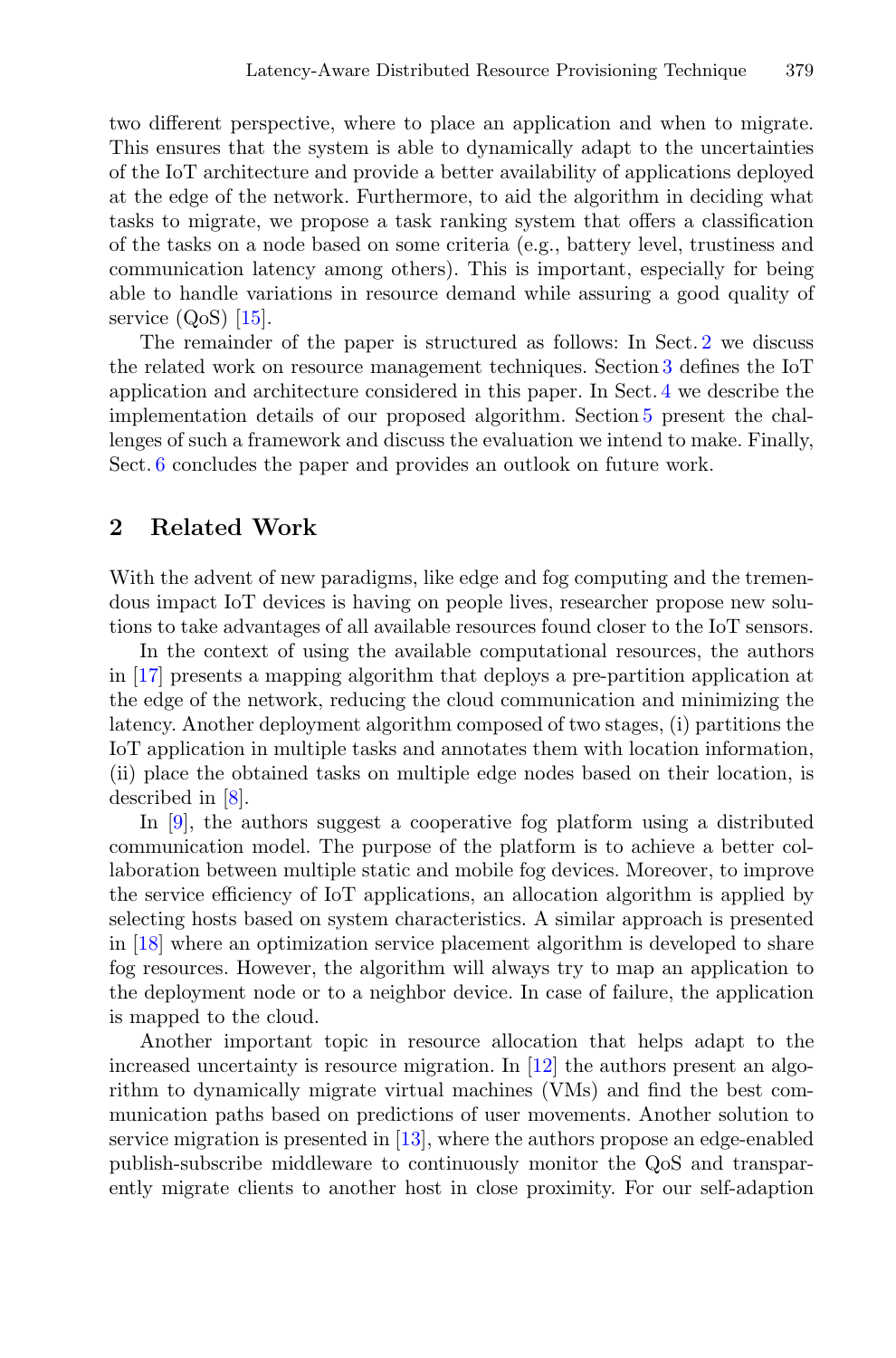solution, we propose a similar approach that finds the latency of nearby neighbors devices and solves the problem of mobile nodes unpredictability. However, in comparison, our approach supports more diverse IoT applications.

Multiple other solutions that tackle the challenges of deploying IoT applications at the edge have been proposed. The authors in [\[10](#page-14-14)] define algorithms to find the best location to distribute applications in a cloud-assisted vehicular network architecture. Others have proposed adaptive workload management mechanisms [\[7\]](#page-14-15) or resource estimation techniques [\[1](#page-13-2)] to provide services closer to the edge similar to those in the cloud. Furthermore, the authors in [\[20\]](#page-14-16) introduce a solution to minimize the response time of video analytics applications close to the edge.

With respect to aforementioned research papers, most of the researchers work on emphasizing the placement of edge devices, whilst load distribution is considered to be a hot topic. In contrast, our proposal provides a more comprehensive resource management solution that is independent of IoT applications and environment. By combining initial placement of the application at runtime, with dynamic migration and neighborhood selection, the edge devices will become more intelligent.

# <span id="page-3-0"></span>**3 IoT Infrastructure**

The proposed solution is a decentralized algorithm designed to ensure that deployed IoT applications meet their SLA, i.e., the maximum E2E delay for an application to function as intended. The framework is divided into three different modules deployed on each computational device in an IoT architecture.

### **3.1 IoT Architecture**

For the architecture, we consider that every edge, fog device, and cloud are connected in a peer-to-peer manner. This changes the pyramidal approach where there are four layers (i.e., sensor, edge, fog, and cloud) into a more flatter approach where devices have a direct connection to different cloud providers and to all nearby nodes (see Fig. [1\)](#page-4-1).

### **3.2 IoT Application Model**

Due to the limited computational power of edge devices, we model an IoT application as a Directed Acyclic Graph (DAG) where vertices represent different tasks (i.e., a set of instruction that performs a specific computation) and edges show the dependencies between them. Each task is characterized by its computational requirements (i.e., CPU utilization, RAM, storage) and the address of the dependent tasks. An example of such an IoT application is presented in Fig. [2.](#page-5-0)

Moreover, to deploy the application in such a heterogeneous IoT network, the tasks are placed in individual docker containers. A docker container represents a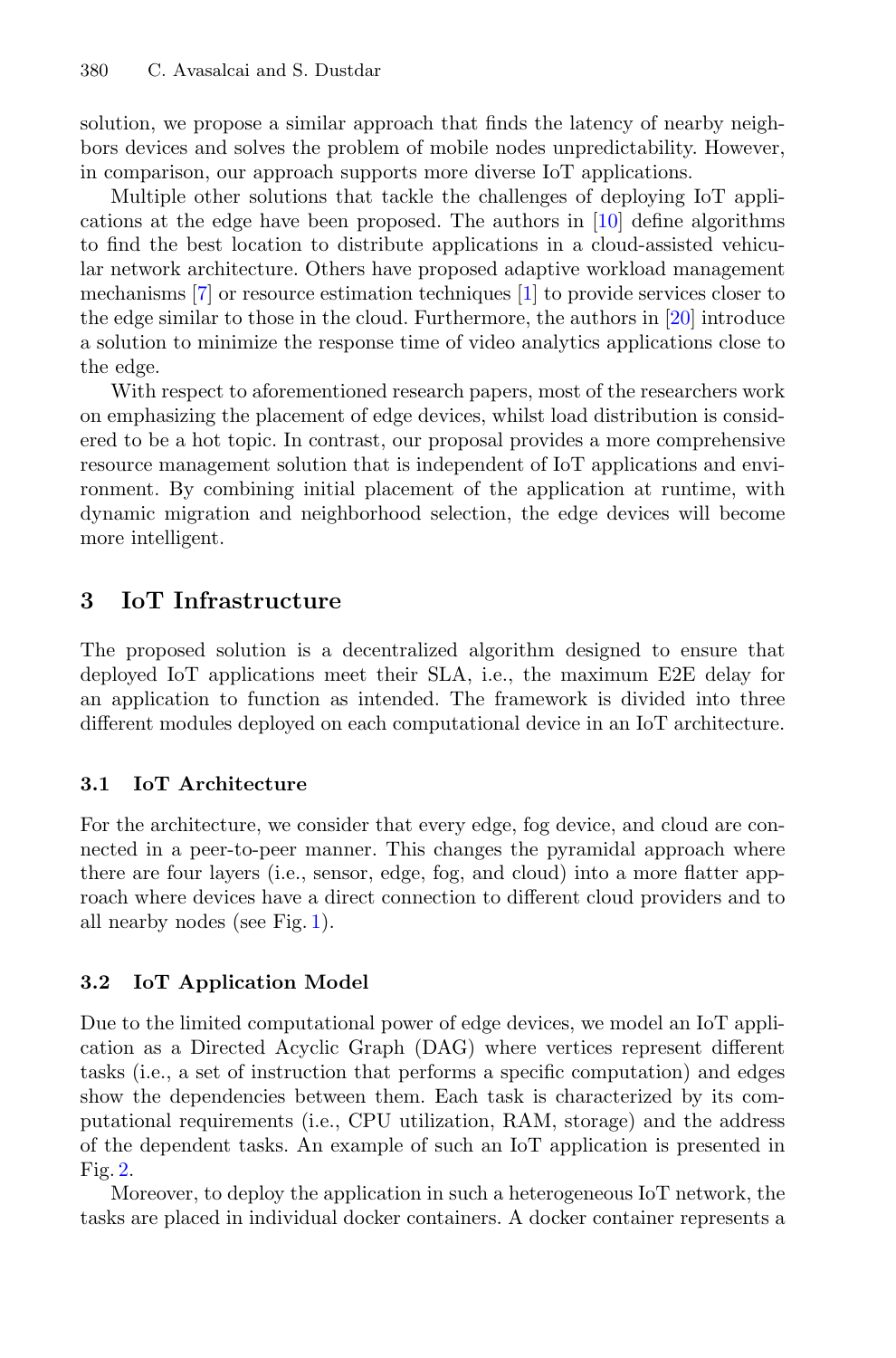

<span id="page-4-1"></span>**Fig. 1.** Our system deployed in an IoT architecture

lightweight, stand-alone, executable package that contains everything needed to run the specifically added task [\[11\]](#page-14-17). Furthermore, since tasks are isolated from the environment, a better security and a fast and easy deployment are ensured.

In this paper, we assume that the application is divided into multiple dockers by the developer and sent directly to the deployment edge node once everything is prepared.

### <span id="page-4-0"></span>**4 Resource Management Solution**

We design an algorithm to dynamically distribute and adapt the application such that the e2e delay is minimized. In our approach, the algorithm is deployed on every edge and fog node in the IoT architecture, being divided into three modules each performing a different functionality as depicted in Fig. [1.](#page-4-1) Moreover, the algorithm is developed to work on two different states: *(i) deployment state* represents the place from where an application is deployed (i.e., the dispatcher node) and a *(ii) resource sharing state* where offers are generated to receive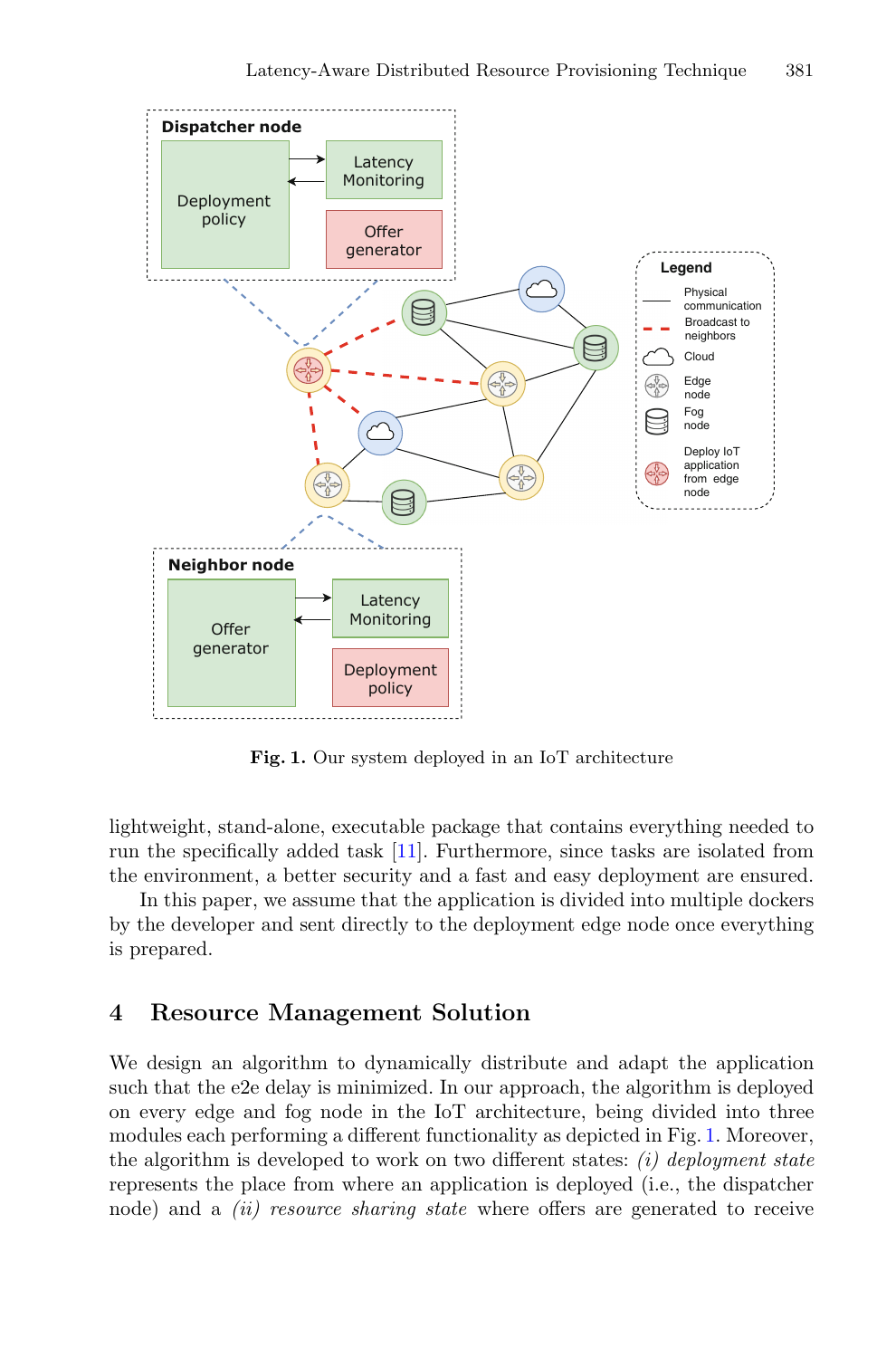

<span id="page-5-0"></span>**Fig. 2.** IoT application model

tasks for further processing (i.e., the neighbor node). In the deployment state, the deployment policy is aided by the latency module to find the best placement for the IoT applications, while the offer generator module is not working. In contrast, in the resource sharing state the offer generator module switch places with the deployment policy to choose the tasks and compute the offers.

The functionality of our algorithm is inspired from a real-world private auction house rules. Once an item has arrived at the auction house and is ready to be sold, a list of people is created, who are invited to the event. These persons are not randomly chosen since they have to fulfill some criteria and prove that own the necessary "resources" to pay for the items. Once the item placed for auction, the interested buyers can place offers in a limited period of time. In the end, the buyer who offered the most is the winner of the object.

In our case, the IoT devices found in close proximity to the dispatcher are eligible to participate. However, since each IoT application is different, the latency monitoring module creates a personalized list of invitations from all the neighbors, based on the application's characteristics. When the participants are elected and the list created, a message is sent to present the application model and start a timer in which offers can be submitted. During this period of time, the participating nodes send offers for one or more tasks depending on their available resources. Once the time has expired, all the received offers are collected and the winners are announced. Finally, each winner receives the desired tasks.

#### **4.1 Latency Monitoring Module**

The primary function of the latency monitoring module is to filter the nearby IoT devices and create, at runtime, a list of participants that meet the IoT application requirements. Since each IoT application is different, the generated list of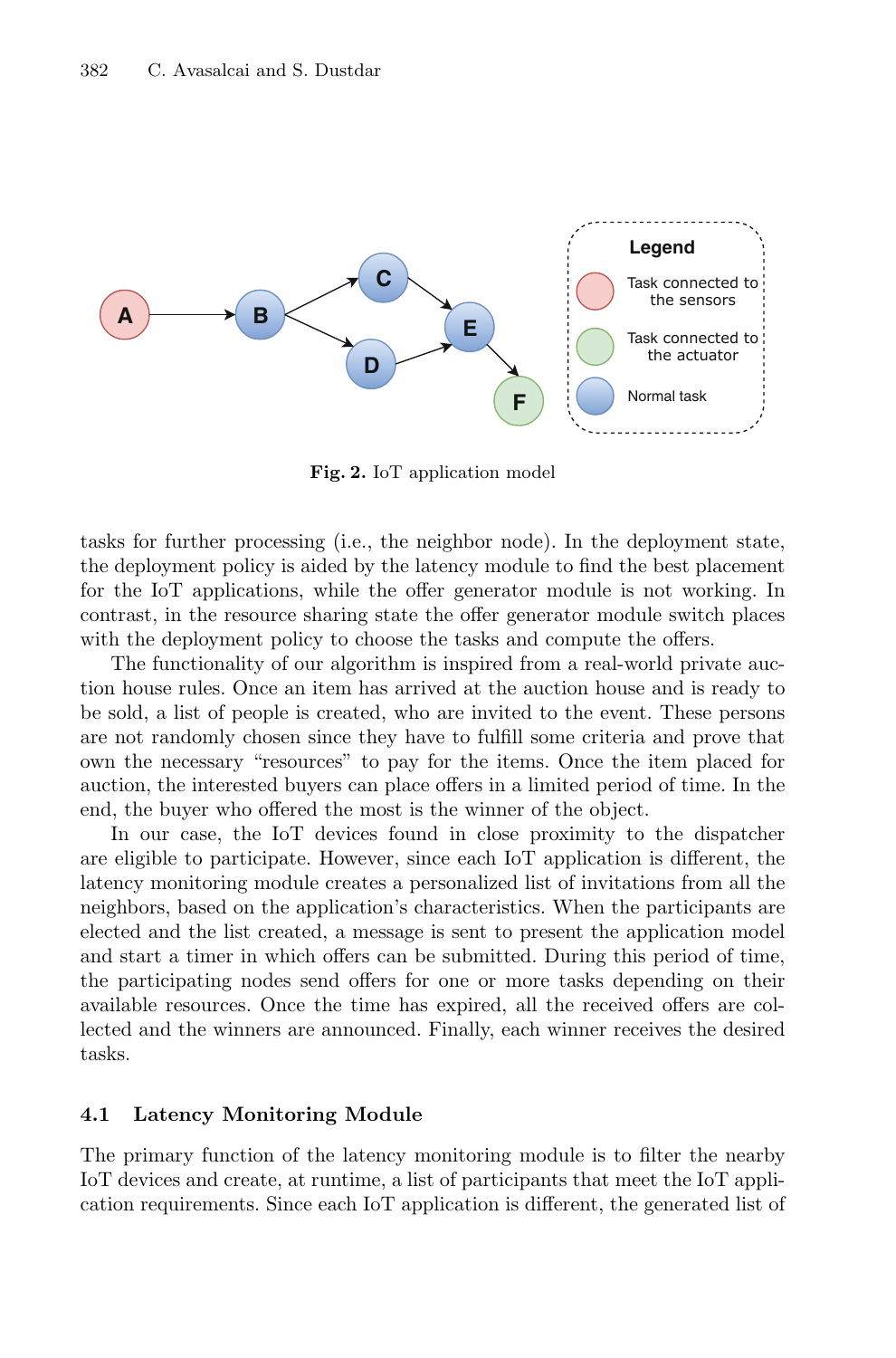participants is unique. The difference comes from the filter threshold used by the module. In this case, the threshold is dependent on the application maximum e2e delay and has the purpose of ensuring that the communication latency from the dispatcher to the participants does not exceed a certain percentage. The equation used to compute this threshold is presented in Eq. [1:](#page-6-0)

<span id="page-6-0"></span>
$$
T_{max} = e2e_{delay} \times p \tag{1}
$$

where  $e^{i\theta}e_{delay}$  is the maximum e2e delay of the application and p represents the percentage taken from the *e*2*edelay*.

Furthermore, the threshold provides an upper bound of the accepted latency of each participant. Thus, the algorithm is in charge of monitoring the latency to the neighbor nodes, by measuring the time taken to send a message and until the time it arrived back, similar to [\[13\]](#page-14-13). Hence, this technique is perfect to monitor mobile devices and deal with their uncertainty. For example, if the latency of such a mobile device increases, then the mobile device has left the area. The entire functionality of this module is presented in Fig. [3.](#page-7-0)

The second functionality of this approach is to keep track of the nodes that joined the network and provide a possibility to easily enter into the neighborhood of an edge device. Consequently, each node has the knowledge of all the computational resources in its vicinity. Since the module knows exactly how old (i.e., the period of time since the node joined the network) a node is, a better decision can be made when inviting participants. A list of participants is presented in Fig. [1.](#page-4-1)

#### **4.2 Offer Generator Module**

This module is used only when a device is in a resource sharing state and has the purpose to create and send offers to the dispatcher. Each offer reflects the resources that a node desire to share and represents the Worst-Case Response Time (WCRT) of the selected tasks. Moreover, the offers are compared to a computed threshold to filter them and send only the ones that could improve the overall e2e delay. This strategy lowers the network communication and at the same time helps the neighbor node to take better decisions regarding its resources.

The threshold is calculated based on two parameters, the number of selected tasks and a percentage of the e2e delay. Through this approach, we ensure that only very good offers are sent to the dispatcher. The mathematical formula is presented in Eq. [2:](#page-6-1)

<span id="page-6-1"></span>
$$
T_{max} = e2e_{delay} \times p \times n \tag{2}
$$

where *n* represents the number of selected tasks and *p* represents the percentage taken from the *e*2*edelay*.

The algorithm starts executing when an invitation message is received. At the same time, a counter, used to know how much time it takes to generate the current offer, is started by the algorithm. Next, based on the available resources, the module selects a number of tasks for which an offer is prepared. However,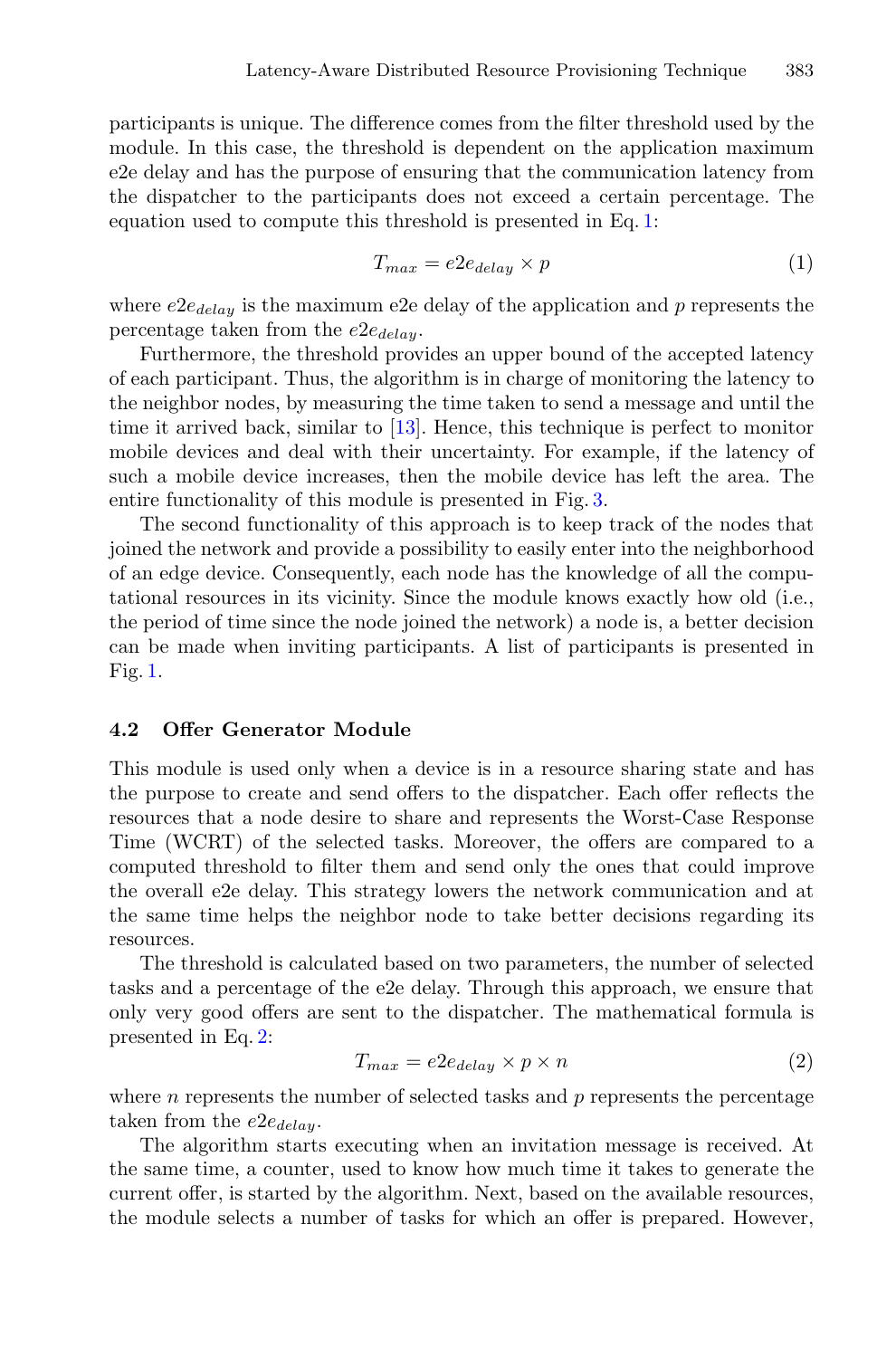

<span id="page-7-0"></span>**Fig. 3.** Latency monitoring flowchart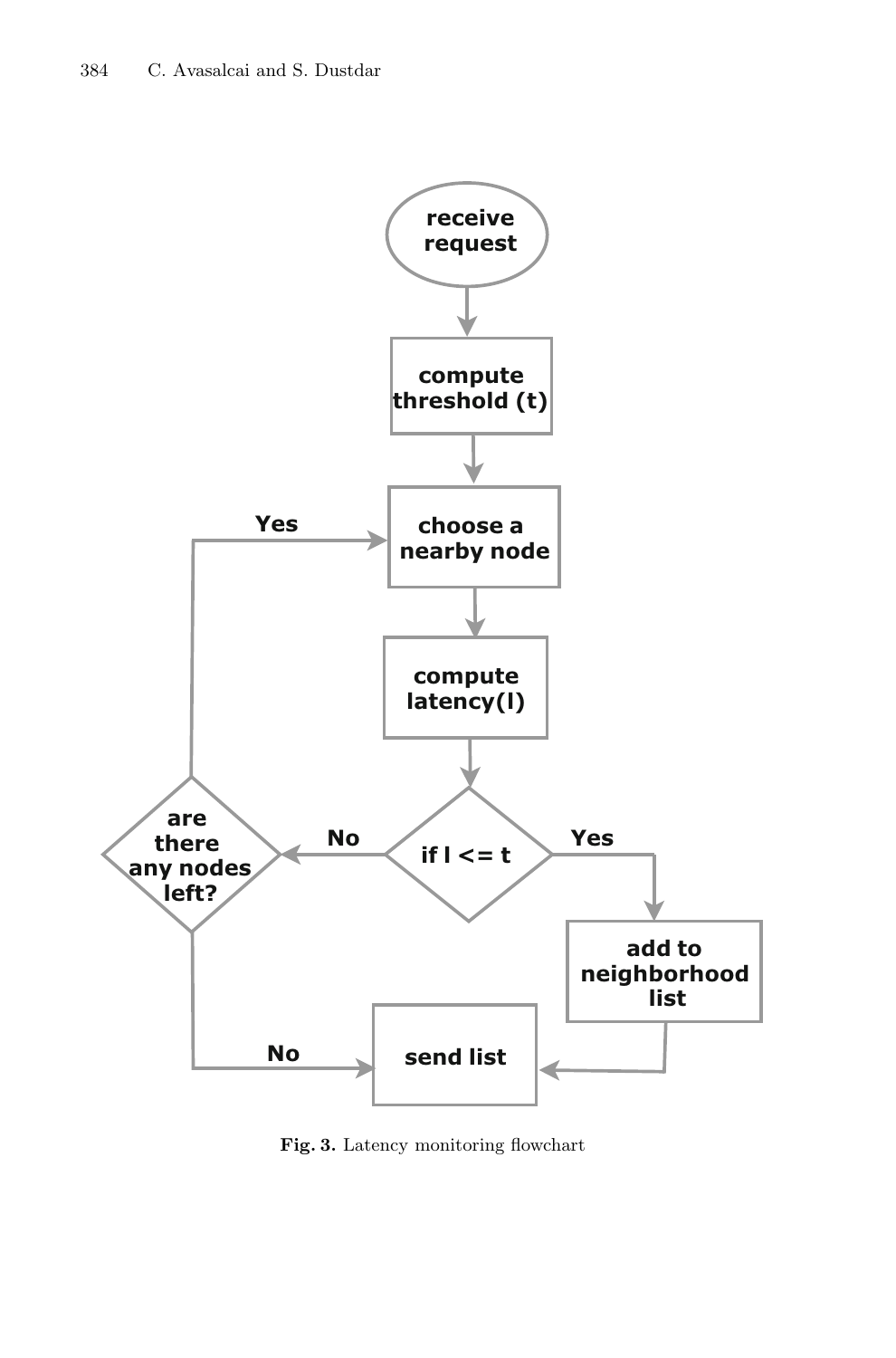multiple tasks can be mapped on the same device only if they share a direct dependency. Therefore, the possible combinations of tasks are limited which makes the algorithm more efficient. Once the number of tasks is decided, a message containing an offer, the selected tasks, and a latency table is created. However, before sending the message to the dispatcher, the algorithm performs the last check, by comparing the counter with the duration received from the dispatcher. In this way, it verifies if the node still received offers or the predefined period ended. The overview of this module is presented in Fig. [4.](#page-8-0)



<span id="page-8-0"></span>**Fig. 4.** Offer generator flowchart

Besides generating offers, this module creates a latency table, consisting of neighbor IoT devices and their respective latency (computed with respect to the current node). The devices considered in this table represents the results of an intersection between the received list of participants from the dispatcher and its own neighborhood. This approach aids the deployment strategy to find the e2e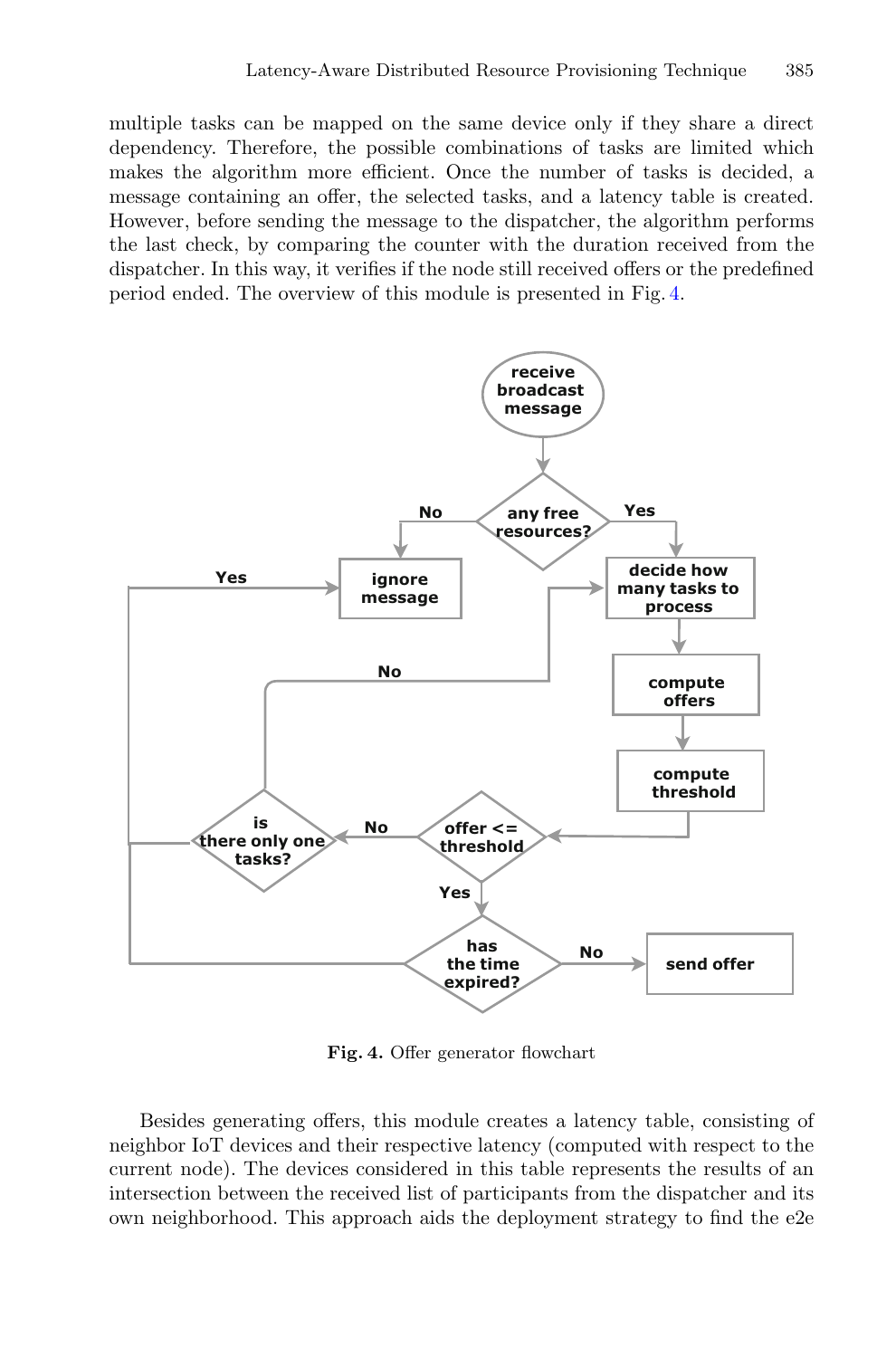delay since it furnishes the latency communication between two different participants nodes (i.e., a knowledge that is not available from the latency monitoring module).

## **4.3 Deployment Policy Module**

The deployment policy module is active only when a node is in the deployment state. To enter this state, a client request has to arrive to deploy an application. The main objective is to place the IoT application at the edge of the network such that the e2e delay is minimized. Once the deployment finishes, the module continues to monitor the winner devices to ensure a correct functionality. In case of failure, the module dynamically adapts by performing task migration. A task migration can only be executed by the dispatcher of that particular applications. Hence, if a node has to free some shared resources, the application's dispatcher is notified.

The flowchart of our deployment algorithm is outlined in Fig. [5.](#page-10-0) First, the client sends an application to be deployed on an edge device. Once the application is received, the algorithm starts processing it. At the same time, a request for a list of devices, eligible to execute some of the tasks, is sent to the latency monitoring module. While waiting for this list, the deployment module checks if there are any computational demanding tasks to be mapped to the cloud.

Next, a check of locally available resources is completed. Since the network communication latency impacts drastically the e2e delay, It is important to deploy the tasks on the smallest number of devices. Hence, as a rule, at least the first and last task (i.e., task A and task F in Fig. [2\)](#page-5-0) must be mapped locally because these tasks are connected directly to the IoT sensors and actuators, which are located nearer to the dispatcher. In the case where no resources are available, the module has to decide which of the current mapped tasks to migrate. This decision is made with the help of the task ranking system.

The task ranking system offers the possibility of task classification. The order is established based on a number of factors like, the communication latency to and from the current task, the resources used, how many tasks are grouped locally, and the trustiness of the associated dispatcher. The rank is computed, only once, when the edge device receives the tasks that it won.

The algorithm creates a message once the tasks were locally mapped and the list of participants was retrieved from the latency module. The message includes the remaining tasks and their dependencies, the list of participants, the duration in which offers are received and the IoT application SLA. After the time expires, all received offers are divided into different lists. In each list, the algorithm places all the offers received for the same task/group of tasks. Based on all the offers, the deployment strategy is found by taking the minimum of each list and combining the results such that the e2e delay is minimized. The objective function, used to determine the best placement, is presented in Eq. [3:](#page-9-0)

<span id="page-9-0"></span>
$$
Applatency = Tmap + Blatency + WCRT
$$
\n(3)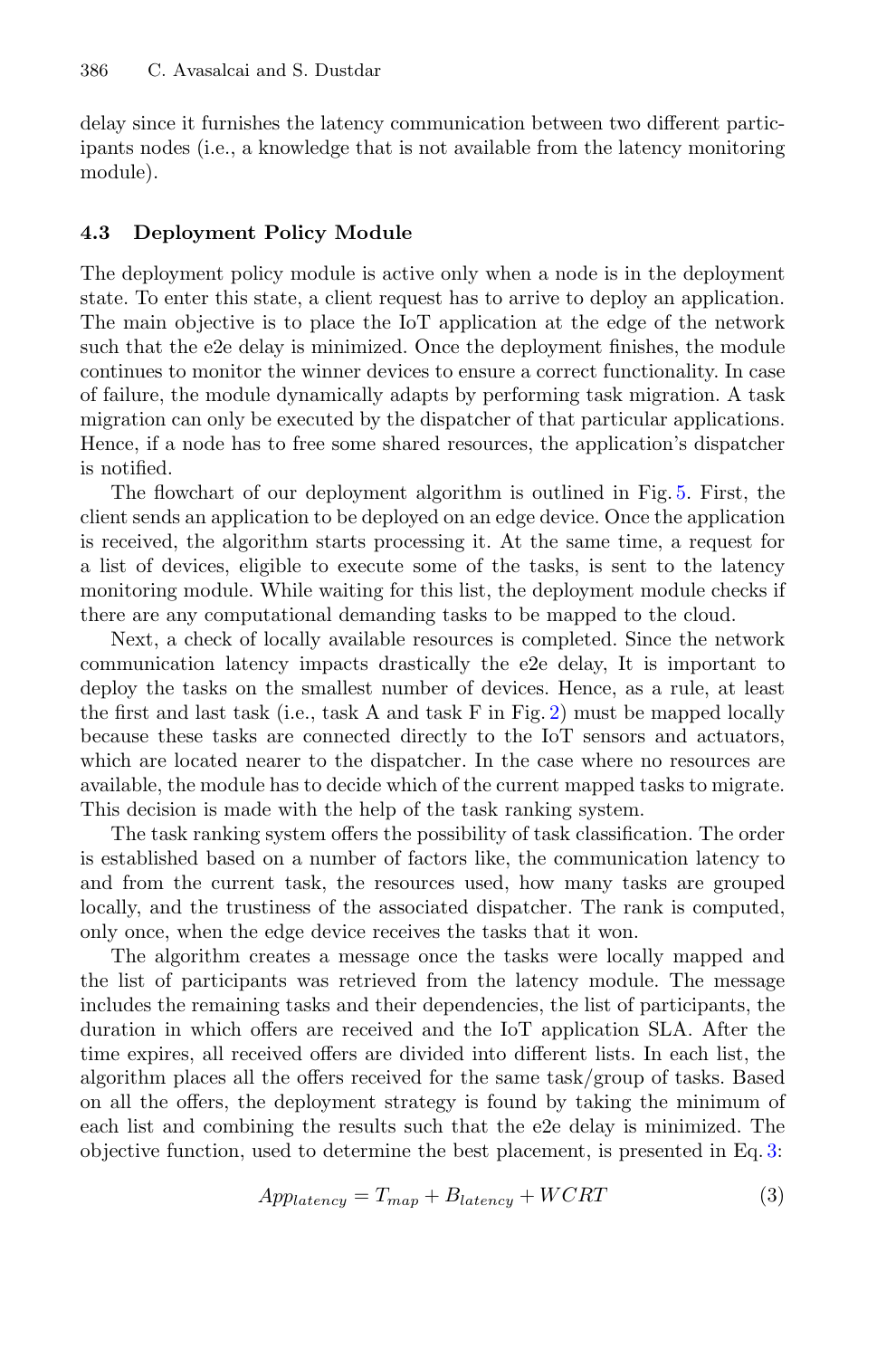

<span id="page-10-0"></span>**Fig. 5.** Deployment policy flowchart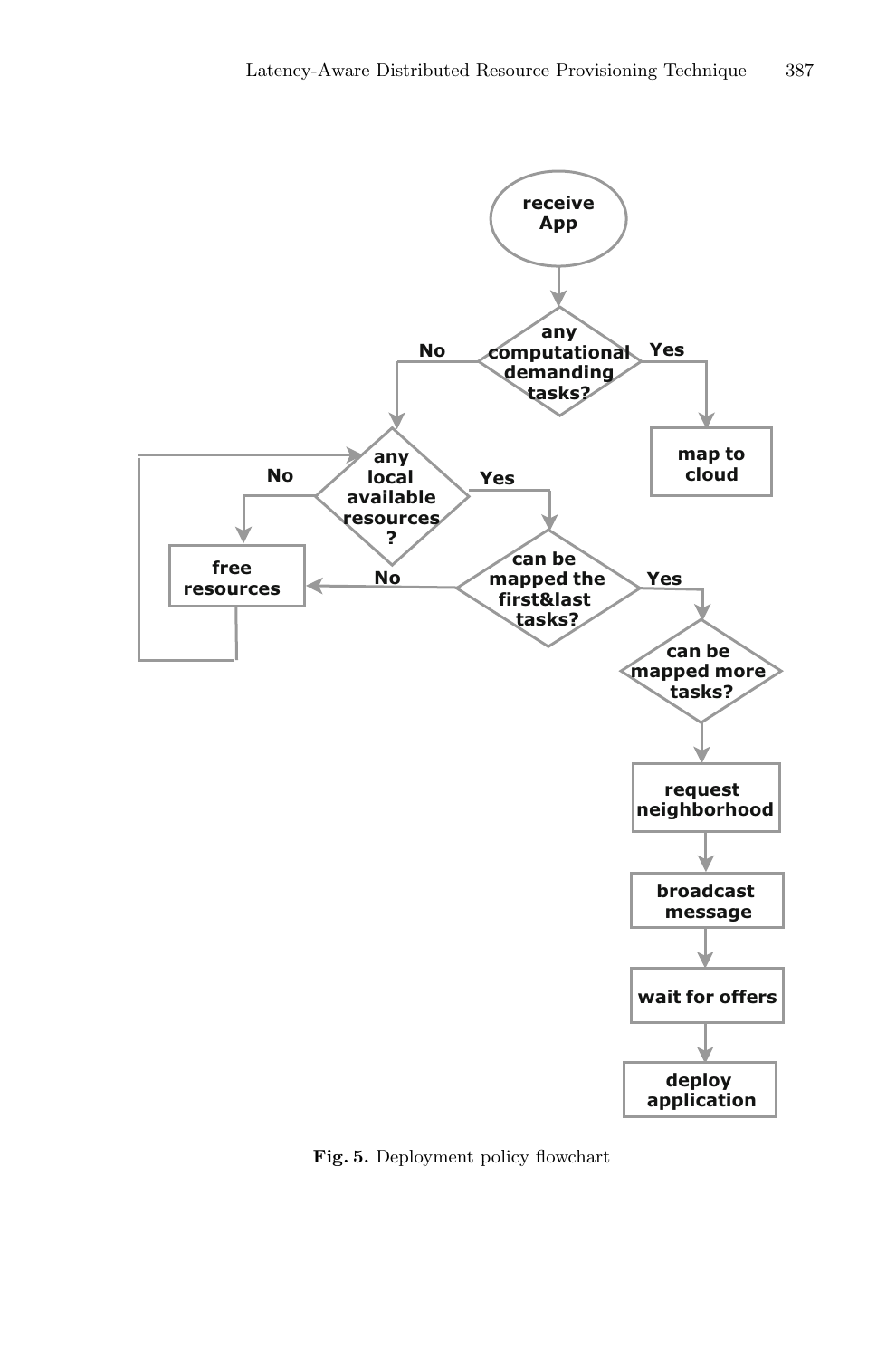where  $T_{map}$  represents the time to find the best mapping for the IoT application, *Blatency* is the sum of the communication latency between the winner nodes and *W CRT* represents the sum of the received offers. It is imperative to state that *Tmap* impacts the e2e delay only once during the initial deployment. In any other case, the *Tmap* is equal to 0.

Since the offers are filtered twice: *firstly*: by the latency monitoring module when the list of participants nodes are created; *secondly* by the offer generator module when the offer is compared with the threshold, almost any combination of the nodes that offered the minimum values yields an e2e delay that meets the SLA. In doing so, the search space of this module is minimized resulting in a very efficient deployment algorithm. Moreover, knowing the communication latency between two nodes is not difficult anymore, since the module can easily find it from the offer messages.

Finally, to deploy the application a message is created carrying the docker containers of each task and the addresses of their dependent nodes, providing a direct communication link between the winner nodes.

# <span id="page-11-0"></span>**5 Discussion**

In this section, we present multiple challenges that must be investigated when developing algorithms for resource management at the edge of the network. These challenges target critical aspect of the algorithm such as network overhead and migration rules. As a result, these will help us to determine the limitations of such a system, understand, and overcome them. Next, the challenges and their implications, which we must consider when designing such a system are discussed.

### **5.1 Communication Network Challenges**

To truly enable the full computational resources available at the edge of the network, mobile devices (i.e., laptops, smartphones or cars) have to be allowed. Besides the legal and security aspects of sharing resources, a careful attention must be accorded to the unpredictability introduced into the system. In our paper, we present a module for monitoring the latency in the network, a solution that can detect when a mobile device is leaving the area. However, the network overhead, introduced when multiple devices are connected in the same neighborhood is considered an issue. Hence, multiple evaluations must be performed to be able to discover new techniques for monitoring the latency at the edge of the network.

Furthermore, as in the case of latency monitoring, when a deployment is performed by the algorithm, multiple dockers are sent through the network. Even though we use dockers, deploying multiple applications at the same location introduces massive traffic. As a result, performing multiple evaluations to find this limitation of our algorithm is utmost important. With this knowledge, we can further extend and improve our solution even more.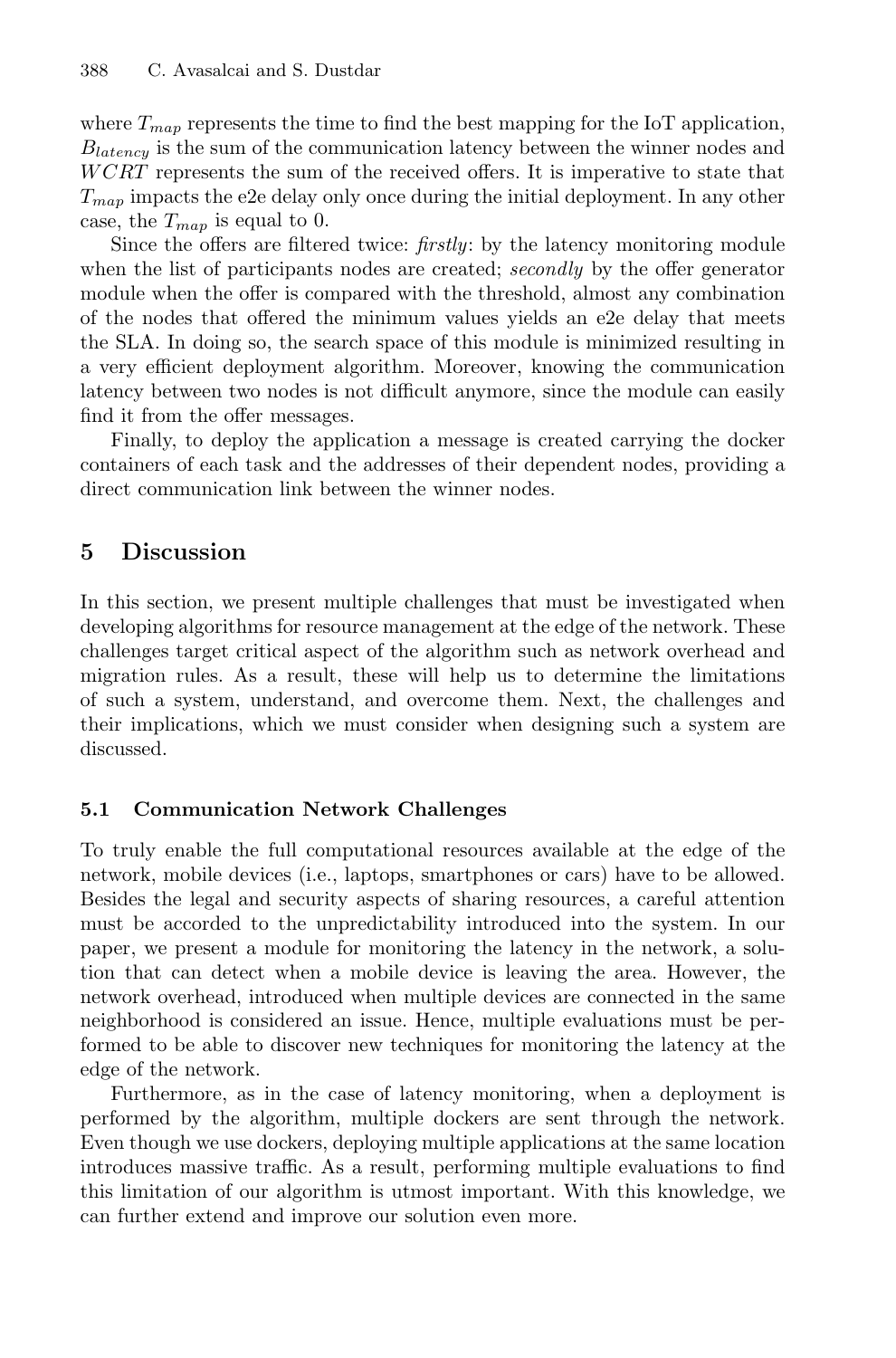#### **5.2 Proposed Solution Challenges**

Our proposed solution is divided, as described in Sect. [4,](#page-4-0) into three main modules each having a set of challenges that must be overcome using multiple tests.

**Latency Monitoring Module.** Being able to construct a personalized list of resources for each IoT application provides better opportunities to obtain individual deployment strategies. For example, if an IoT application has a smaller SLA, the algorithm considers only IoT devices that are in close proximity to the location of the dispatcher. In contrast, for a bigger SLA, more devices must be considered for sharing the resources. Therefore, it is important to define parameters that describe each IoT application in a novel way. However, besides SLA, other parameters must be investigated to determine if they influence the overall efficiency of an IoT application.

Another important parameter of this module is the threshold. It impacts directly the computational time and the results obtained by the deployment policy module. Comprehending the optimal value of the percentage used to compute the threshold, not only yields a better list of participants but aids the deployment algorithm in finding the best mapping faster and more efficient. However, to find the near-optimal percentage we must perform multiple evaluations. Such tests help us to understand better the impact of this percentage in the overall deployment strategy.

**Offer Generator Module.** Similarly to latency module, we must find the optimal percentage when computing the threshold. The threshold has a significant meaning in the overall functionality of our algorithm by determining if the offers are sent or not. Another possible problem that we must avoid is related to the migration of tasks. When performing tasks migration is crucial to guarantee a good decision-making algorithm. The algorithm ensures that tasks are migrated only when it is absolutely necessary. Therefore, we have introduced the ranking system notion in deciding what tasks to migrate although we still have to evaluate and ensure that the migration is not happening all the time. Since the decision can dramatically influence the latency of the application, performing constant migrations of tasks introduces huge penalties in the overall e2e delay.

**Deployment Policy Module.** In this case, determining the time needed to find a good mapping solution counts the most. Since this impacts the first e2e delay, we have to perform multiple tests to identify the balance between finding the best solution but missing the first SLA or accepting the first found solution and meeting the requirements. Since almost all solutions can meet the requirements, we have to decide what is a good time to let the algorithm search. Once we understand better the behavior, maybe a solution is to have a different time, based on the characteristics of each IoT application.

Besides the individual challenges of each module, an interesting problem that we desire to explain is related to the actual resources management. Currently,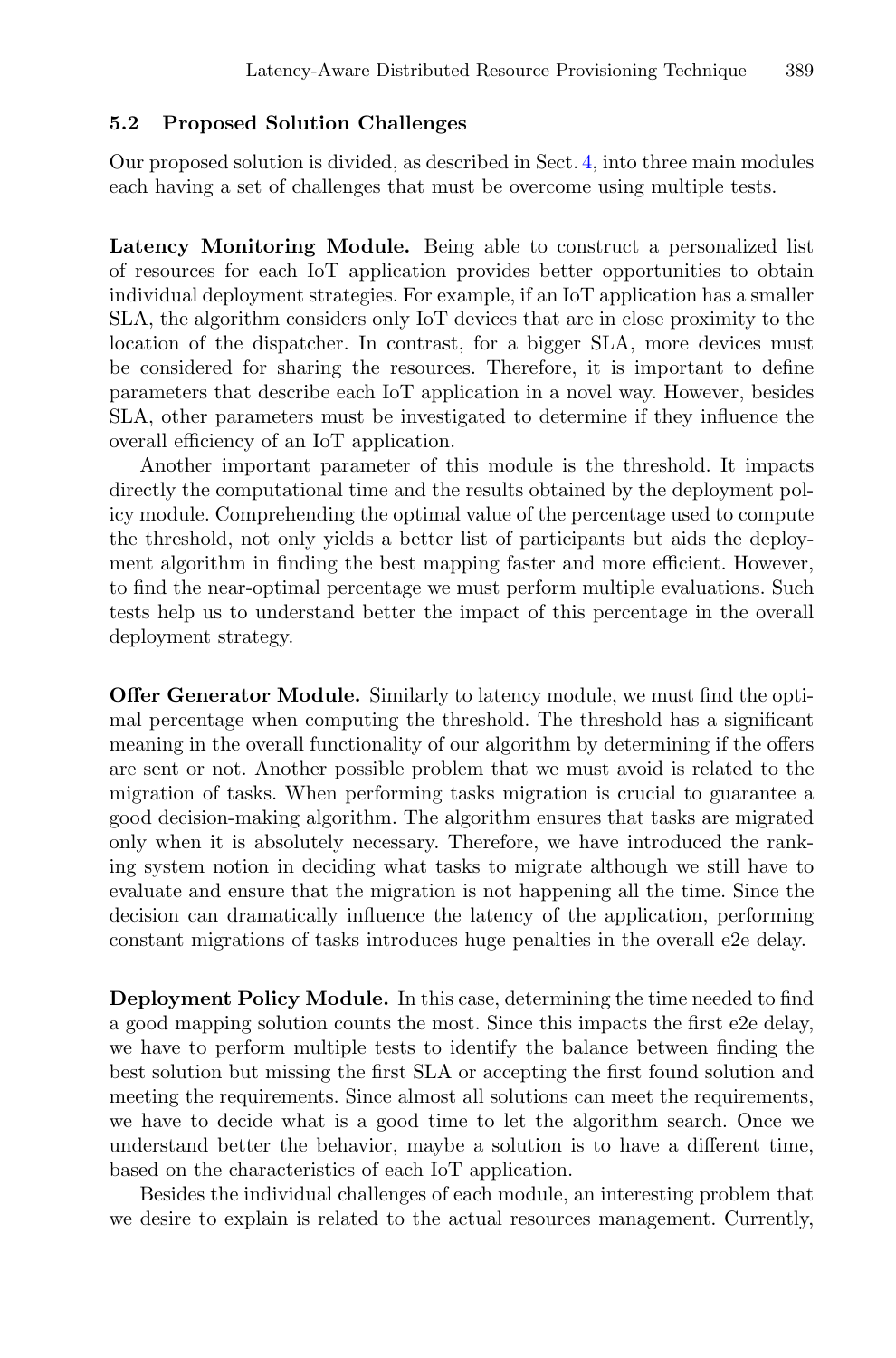once an IoT application is mapped to a location, the resources are used continuously. This method is not efficient when an application is running for a specific amount of time. For example, a specific IoT application may only run during the night, being idle in the rest of the day. Therefore, such practice introduces a big waste of resources throughout the period when the application is idle. Consequently, one solution is to reuse the resources, by deploying other IoT application during the daylight. The proposed behavior requires new developments, which consider the migration of idle applications to other locations (where their functionality is needed) and free the local resources. However, once the night has come, the application has to be redeployed on the same location. This approach implies to track the timestamp of the first location (i.e., from where the application was moved) and guaranteeing that the resources are free once the application returns. In conclusion, the aforementioned approach, in combination with the proposed resource management algorithm, allow to fully employ the resource at the edge.

# <span id="page-13-1"></span>**6 Conclusion and Future Work**

In conclusion, the stringent requirements of IoT applications have created new deployment challenges. In an effort to solve these challenges, new paradigms have been introduced to add more computational resources at the edge of the network. However, to truly take advantage of these resources, a distributed resource management technique is required. In this paper, we introduce a distributed latencyaware resource provisioning algorithm with the purpose of deploying IoT applications such that their SLA is satisfied. Furthermore, the algorithm can adapt to individual needs and environments of different applications. We believe that by applying the proposed algorithm in real IoT infrastructures (e.g., smart city) more application can be deployed at the edge of the network.

For future work, we plan to evaluate the proposed system considering simulations to test on a very large network and small prototypes consisting of multiple nodes where we can deploy and test our algorithm.

**Acknowledgment.** The research leading to these results has received funding from the European Unions Horizon 2020 research and innovation programme under the Marie Sklodowska-Curie grant agreement No. 764785, FORA–Fog Computing for Robotics and Industrial Automation. This work also has been partially supported and funded by the Austrian Research Promotion Agency (FFG) via the Austrian Competence Center for Digital Production (CDP) under the contract number 854187.

# **References**

- <span id="page-13-2"></span>1. Aazam, M., Huh, E.N.: Dynamic resource provisioning through Fog micro datacenter. In: 2015 IEEE International Conference on Pervasive Computing and Communication Workshops, PerCom Workshops, pp. 105–110, March 2015
- <span id="page-13-0"></span>2. Domingo, M.C.: An overview of the Internet of Things for people with disabilities. J. Netw. Comput. Appl. **35**(2), 584–596 (2012). Simulation and Testbeds